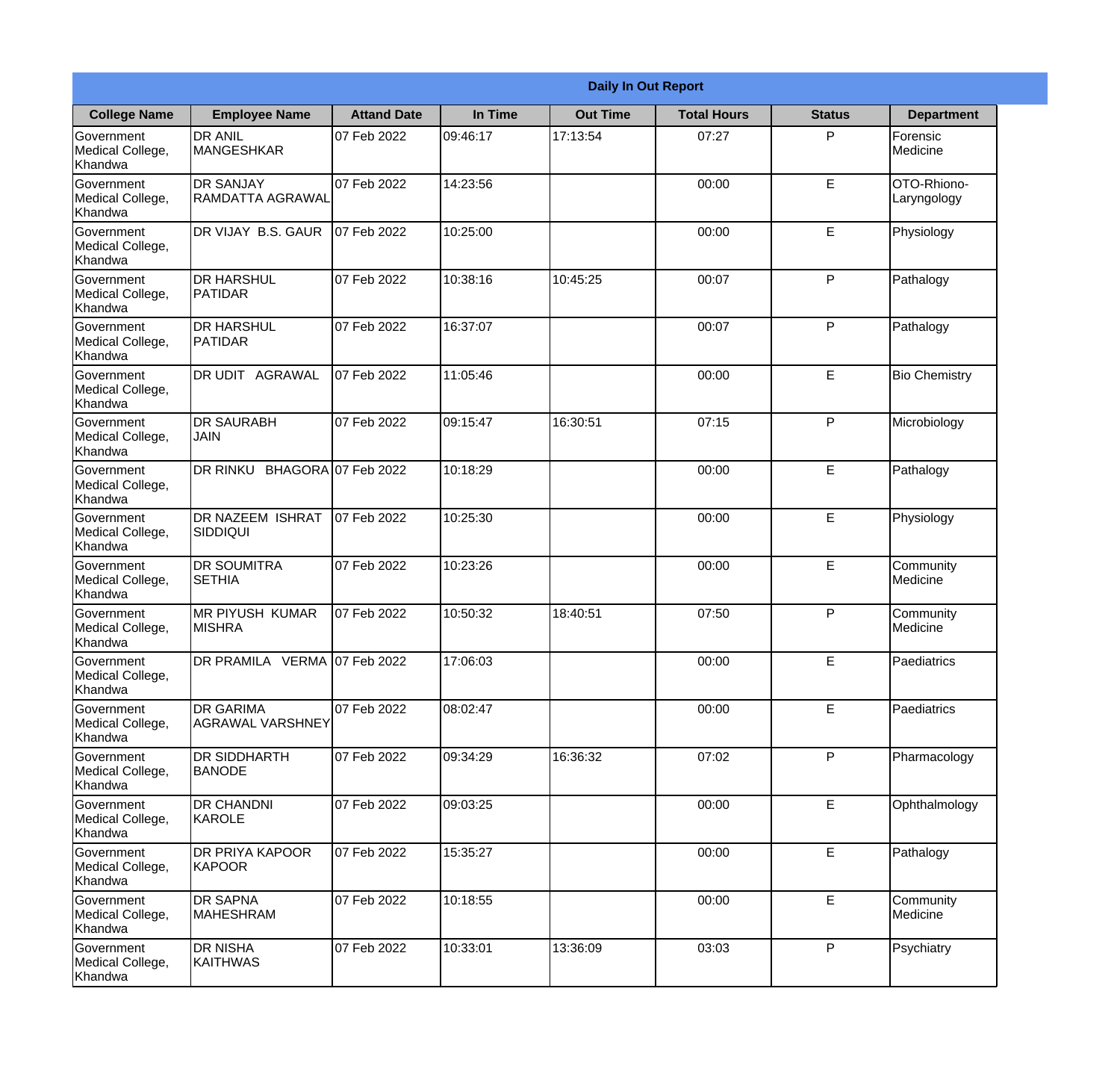| <b>Designation</b>                  | <b>Category</b>     |
|-------------------------------------|---------------------|
| Assistant Professor   Para Clinical |                     |
| Professor                           | Clinical            |
| Associate Professor Non Clinical    |                     |
| Assistant Professor   Para Clinical |                     |
| Assistant Professor   Para Clinical |                     |
| Associate Professor Non Clinical    |                     |
| Associate Professor   Para Clinical |                     |
| Assistant Professor   Para Clinical |                     |
| Professor                           | <b>Non Clinical</b> |
| <b>Assistant Professor</b>          | Para Clinical       |
| Statistician                        | Para Clinical       |
| Professor                           | Clinical            |
| Associate Professor Clinical        |                     |
| Associate Professor   Para Clinical |                     |
| Assistant Professor   Clinical      |                     |
| Demonstrator/Tutor   Para Clinical  |                     |
| Associate Professor   Para Clinical |                     |
| Assistant Professor   Clinical      |                     |

## **Daily In Out Report**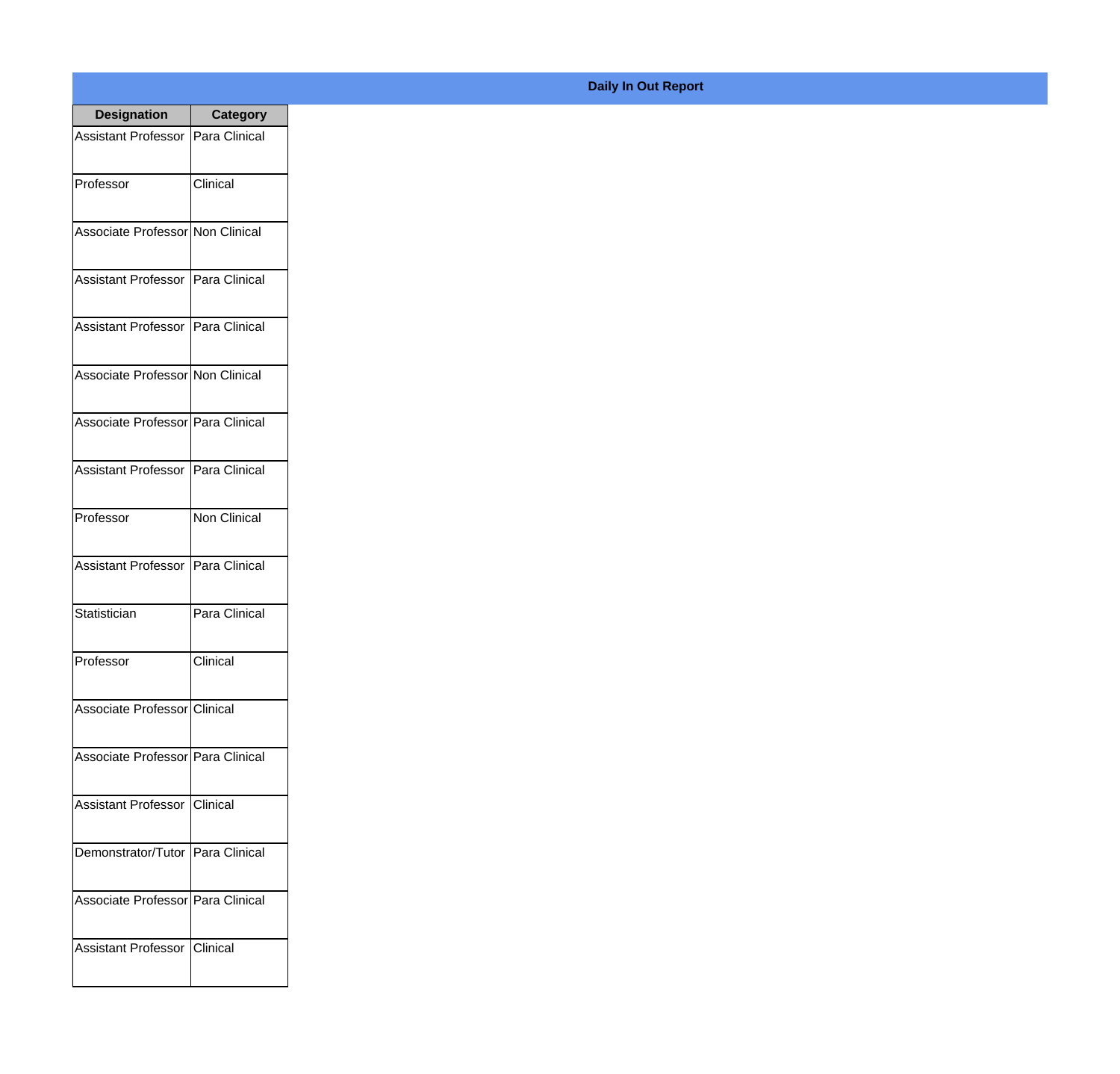| <b>Daily In Out Report</b>                       |                                                        |             |          |           |       |    |                             |
|--------------------------------------------------|--------------------------------------------------------|-------------|----------|-----------|-------|----|-----------------------------|
| Government<br>Medical College,<br>Khandwa        | <b>DR MAHENDRA</b><br>IPANWAR                          | 07 Feb 2022 | 09:47:47 | 109:47:58 | 00:00 | AB | Orthopaedics                |
| <b>Government</b><br>Medical College,<br>Khandwa | <b>DR RANJEET</b><br><b>IBADOLE</b>                    | 07 Feb 2022 | 10:46:37 |           | 00:00 | E  | <b>General Medicine</b>     |
| <b>Government</b><br>Medical College,<br>Khandwa | <b>IDR ASHOK</b><br><b>BHAUSAHEB NAJAN</b>             | 07 Feb 2022 | 10:48:00 | 17:14:16  | 06:26 | P  | Forensic<br>Medicine        |
| Government<br>Medical College,<br>Khandwa        | <b>DR NITESHKUMAR</b><br>IKISHORILAL<br><b>RATHORE</b> | 07 Feb 2022 | 10:17:40 | 18:39:53  | 08:22 | P  | Pharmacology                |
| Government<br>Medical College,<br>Khandwa        | <b>DR PRIYESH</b><br><b>MARSKOLE</b>                   | 07 Feb 2022 | 18:12:03 |           | 00:00 | E  | Community<br>Medicine       |
| Government<br>Medical College,<br>Khandwa        | DR SUNIL BAJOLIYA                                      | 07 Feb 2022 | 09:42:36 |           | 00:00 | E  | OTO-Rhiono-<br>Laryngology  |
| <b>Government</b><br>Medical College,<br>Khandwa | <b>DR NISHA MANDLOI</b><br><b>IPANWAR</b>              | 07 Feb 2022 | 09:55:08 | 16:34:15  | 06:39 | P  | Obstetrics &<br>Gynaecology |
| Government<br>Medical College,<br><b>Khandwa</b> | <b>DR MUKTESHWARI</b><br><b>GUPTA</b>                  | 07 Feb 2022 | 11:56:23 | 18:23:08  | 06:27 | P  | Pharmacology                |
| Government<br>Medical College,<br>Khandwa        | <b>DR YASHPAL RAY</b>                                  | 07 Feb 2022 | 11:50:05 |           | 00:00 | E  | Anatomy                     |